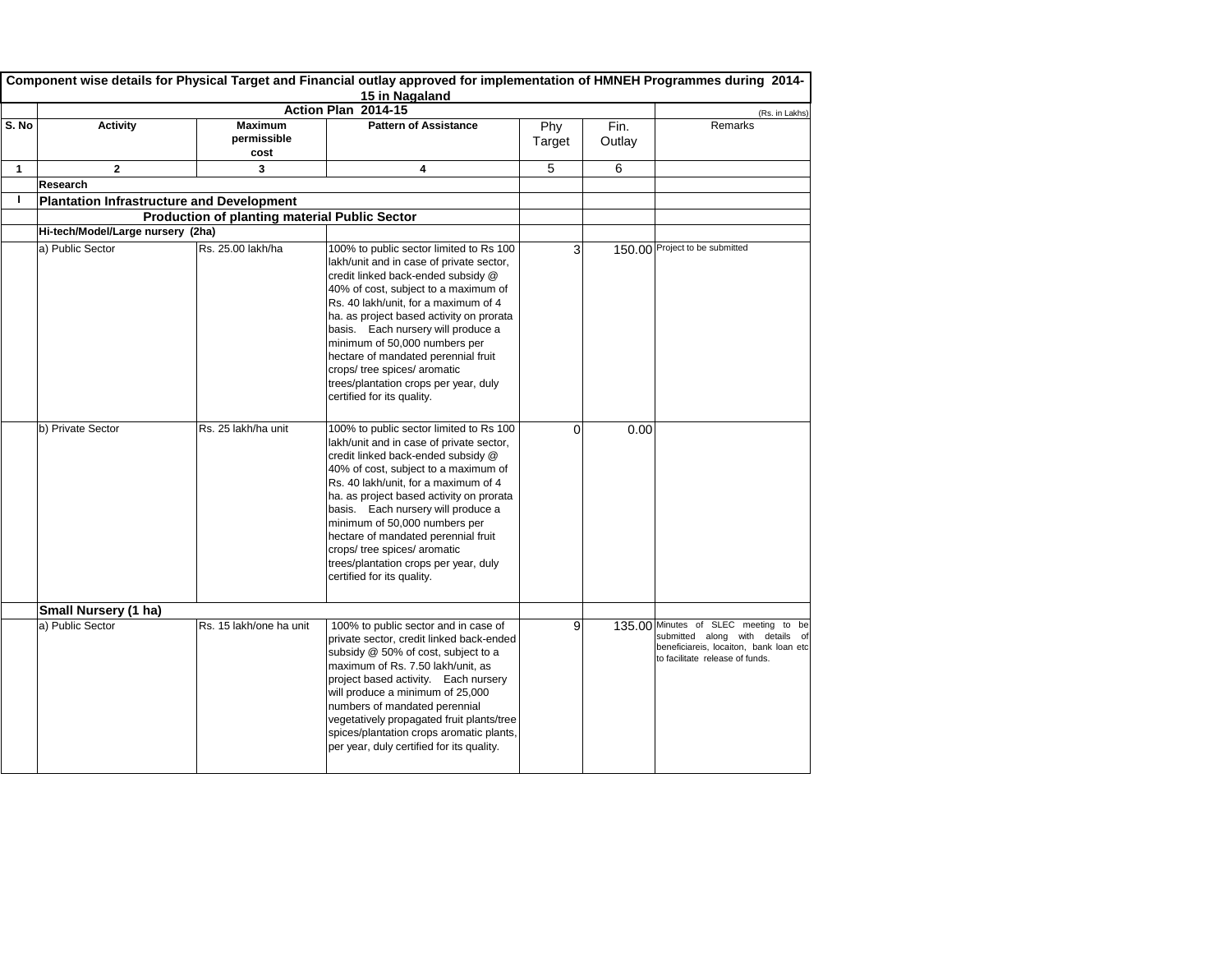|                | b) Private Sector                                                                                    | Rs. 15 lakh/one ha unit                              | 100% to public sector and in case of<br>private sector, credit linked back-ended<br>subsidy of cost, subject to a maximum<br>of Rs. 7.50 lakh/unit, as project based<br>activity. Each nursery will produce a<br>minimum of 25,000 numbers of<br>mandated perennial vegetatively<br>propagated fruit plants/tree<br>spices/plantation crops per year,<br>aromatic plants, duly certified for its<br>quality. | O.    | 0.00   |  |
|----------------|------------------------------------------------------------------------------------------------------|------------------------------------------------------|--------------------------------------------------------------------------------------------------------------------------------------------------------------------------------------------------------------------------------------------------------------------------------------------------------------------------------------------------------------------------------------------------------------|-------|--------|--|
|                | <b>Strengthening of existing Tissue Culture (TC) units</b>                                           |                                                      |                                                                                                                                                                                                                                                                                                                                                                                                              |       |        |  |
|                | a) Public Sector                                                                                     | Rs. 20.00 lakh                                       | 100% of cost to public sector                                                                                                                                                                                                                                                                                                                                                                                |       | 20.00  |  |
|                | b) Private sector                                                                                    | Rs. 20.00 lakh                                       | 50% of cost to private sector                                                                                                                                                                                                                                                                                                                                                                                | 0     | 0.00   |  |
|                | <b>Sub-total Planting material</b>                                                                   |                                                      |                                                                                                                                                                                                                                                                                                                                                                                                              | 13.00 | 305.00 |  |
| $\overline{2}$ |                                                                                                      | <b>Establishment of new gardens / Area Expansion</b> |                                                                                                                                                                                                                                                                                                                                                                                                              |       |        |  |
|                |                                                                                                      |                                                      | Fruit crops other than cost intensive crops using normal spacing (For a                                                                                                                                                                                                                                                                                                                                      |       |        |  |
|                |                                                                                                      | maximum area of 4 ha per beneficiary)                |                                                                                                                                                                                                                                                                                                                                                                                                              |       |        |  |
|                | <b>Fruits - Perennials</b>                                                                           |                                                      |                                                                                                                                                                                                                                                                                                                                                                                                              |       |        |  |
|                | (a) Cost intensive crops                                                                             |                                                      |                                                                                                                                                                                                                                                                                                                                                                                                              |       |        |  |
|                |                                                                                                      | Fruit crops like Grape, Kiwi, Passion fruit etc.     |                                                                                                                                                                                                                                                                                                                                                                                                              |       |        |  |
|                | a) Integrated package with drip $\operatorname{Rs.}$ 4.00 lakh/ha.<br>irrigation and trellis. (Kiwi) |                                                      | Maximum of Rs. 1.60 lakh/- per ha.<br>(40% of cost) for meeting the<br>expenditure on planting material and<br>cost of material for drip irrigation,<br>trellies and INM/IPM, in 3 installments<br>of 60:20:20 subject to survival rate of<br>75% in $2^{nd}$ year and 90% in 3rd year).                                                                                                                     | 30    | 36.00  |  |
|                | <b>Sub Total Integrated</b>                                                                          |                                                      |                                                                                                                                                                                                                                                                                                                                                                                                              | 30    | 36.00  |  |
|                | b) Without integration                                                                               | Rs. 1.25 lakh/ha                                     | Maximum of Rs. 0.50 lakh/ha (40% of<br>cost) for meeting the expenditure on<br>planting material and cost of INM/IPM<br>in three installments of 60:20:20<br>subject to survival rate of 75% in 2 <sup>nd</sup><br>year and 90% in 3rd year.<br>For $(a)$<br>and (b) above, in the case of TSP<br>areas, Andaman & Nicobar and<br>Lakshadweep Islands, assistance will<br>be $@$ 50% of cost.                |       | 0.00   |  |
|                | i) Kiwi                                                                                              | Rs. 1.25 lakh/ha                                     | Maximum of Rs. 0.50 lakh/ha (40% of<br>cost) for meeting the expenditure on<br>planting material and cost of INM/IPM<br>in three installments of 60:20:20<br>subject to survival rate of 75% in 2 <sup>nd</sup><br>year and 90% in 3rd year.<br>For $(a)$<br>and (b) above, in the case of TSP<br>areas, Andaman & Nicobar and<br>Lakshadweep Islands, assistance will<br>be $@$ 50% of cost.                | 20    | 7.50   |  |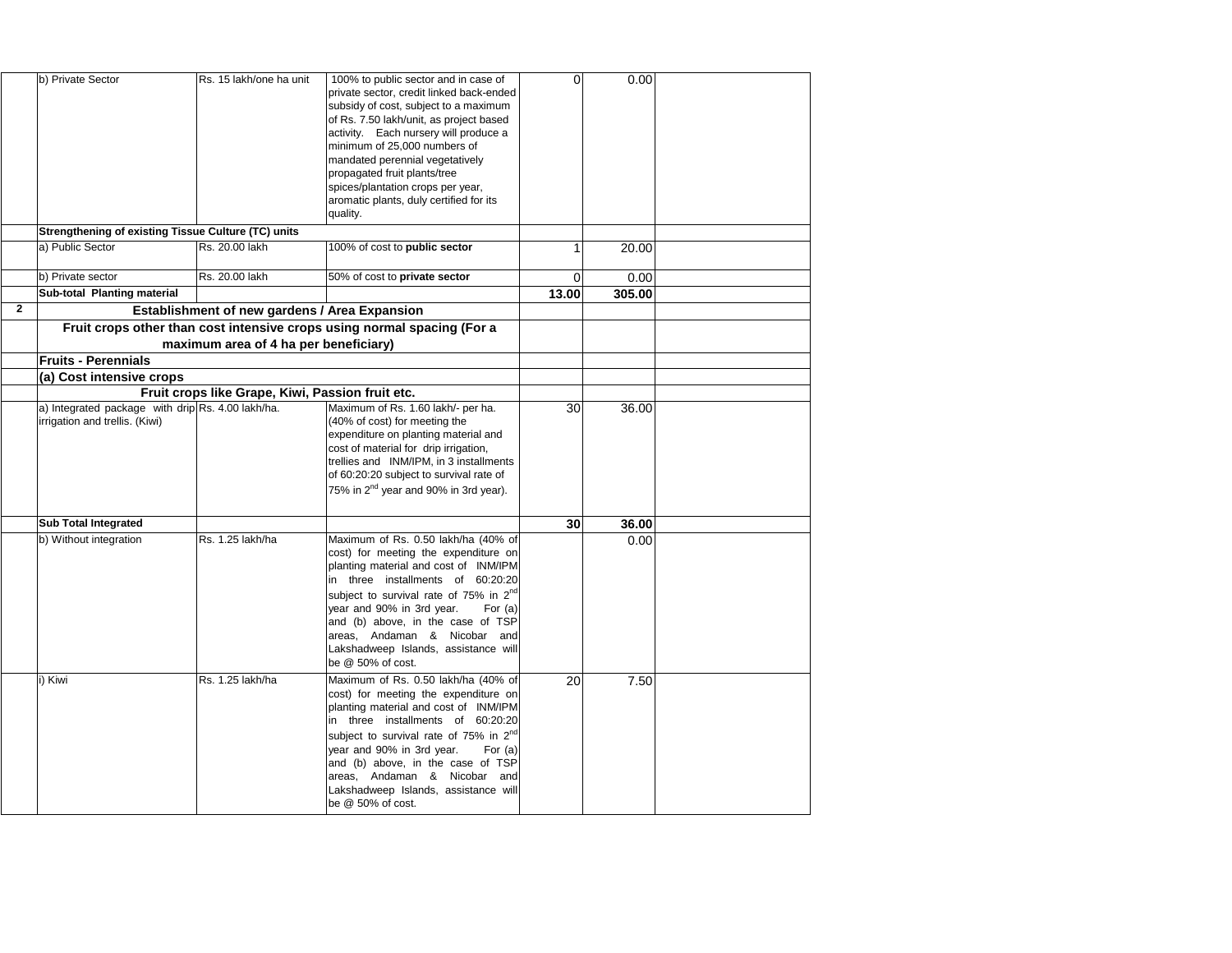| ii) Passion fruit without<br>integration                                  | Rs. 1.25 lakh/ha | Maximum of Rs. 0.50 lakh/ha (40% of<br>cost) for meeting the expenditure on<br>planting material and cost of INM/IPM<br>in three installments of 60:20:20<br>subject to survival rate of 75% in 2 <sup>nd</sup><br>year and 90% in 3rd year.<br>For $(a)$<br>and (b) above, in the case of TSP<br>areas, Andaman & Nicobar and<br>Lakshadweep Islands, assistance will | 50              | 18.75 |  |
|---------------------------------------------------------------------------|------------------|------------------------------------------------------------------------------------------------------------------------------------------------------------------------------------------------------------------------------------------------------------------------------------------------------------------------------------------------------------------------|-----------------|-------|--|
|                                                                           |                  | be $@$ 50% of cost.                                                                                                                                                                                                                                                                                                                                                    |                 |       |  |
| <b>Sub Total without Integrated</b>                                       |                  |                                                                                                                                                                                                                                                                                                                                                                        | 70              | 26.25 |  |
| <b>Maintenance without Integration</b><br>1st Year                        |                  |                                                                                                                                                                                                                                                                                                                                                                        | 400             | 50.00 |  |
| 2nd Year                                                                  |                  |                                                                                                                                                                                                                                                                                                                                                                        | 350             | 43.75 |  |
| <b>Sub Total Maintenance</b>                                              |                  |                                                                                                                                                                                                                                                                                                                                                                        | 750             | 93.75 |  |
| ii) Strawberry                                                            |                  |                                                                                                                                                                                                                                                                                                                                                                        |                 |       |  |
| a) Integrated package with drip Rs. 2.80 lakh/ha<br>irrigation & mulching |                  | Maximum of Rs. 1.12 lakh/ per ha.<br>(40% of cost) for meeting the<br>expenditure on planting material and<br>cost of material for drip irrigation,<br>mulching and INM/IPM, in one<br>installment.                                                                                                                                                                    | 30 <sub>l</sub> | 42.00 |  |
| b) Without integration                                                    | Rs. 1.25 lakh/ha | Maximum of Rs. 0.50 lakh/ha (40% of<br>cost) for meeting the expenditure on<br>planting material and cost of INM/IPM<br>one installment.<br>For (a) and (b) above, in the case of<br>TSP areas, Andaman & Nicobar and<br>Lakshadweep Islands, assistance will<br>be @ 50% of cost.                                                                                     |                 | 0.00  |  |
| <b>Sub Total</b>                                                          |                  |                                                                                                                                                                                                                                                                                                                                                                        | 30              | 42.00 |  |
| <b>Maintenance without Integration</b>                                    |                  |                                                                                                                                                                                                                                                                                                                                                                        |                 |       |  |
| 1st Year                                                                  |                  |                                                                                                                                                                                                                                                                                                                                                                        | 0               | 0.00  |  |
| 2nd Year                                                                  |                  |                                                                                                                                                                                                                                                                                                                                                                        | 0               | 0.00  |  |
| iii) Banana (sucker)                                                      |                  |                                                                                                                                                                                                                                                                                                                                                                        |                 |       |  |
| Integrated package with Rs. 2.00 lakh/ha<br>la)<br>drip irrigation.       |                  | Maximum of Rs. 0.80 lakh/ha (40% of<br>the cost) for meeting expenditure on<br>planting material, drip irrigation and<br>cost of material for INM/IPM, in 2<br>installments (75:25).                                                                                                                                                                                   | $\Omega$        | 0.00  |  |
| Without integration<br>b)                                                 | Rs.87,500/ha     | Maximum of Rs. 0.35 lakh/ha (40% of<br>cost) for meeting the expenditure on<br>planting material and cost of INM/IPM<br>in 2 installments (75:25). For (a) and<br>(b) above, in the case of TSP areas,<br>Andaman & Nicobar and Lakshadweep<br>Islands, assistance will be @ 50% of<br>cost in 2 installments.                                                         | 150             | 49.22 |  |
| <b>Sub Total</b>                                                          |                  |                                                                                                                                                                                                                                                                                                                                                                        | 150             | 49.22 |  |
| <b>Maintenance without Integration</b>                                    |                  |                                                                                                                                                                                                                                                                                                                                                                        |                 |       |  |
| 1st Year                                                                  |                  |                                                                                                                                                                                                                                                                                                                                                                        | 642             | 70.22 |  |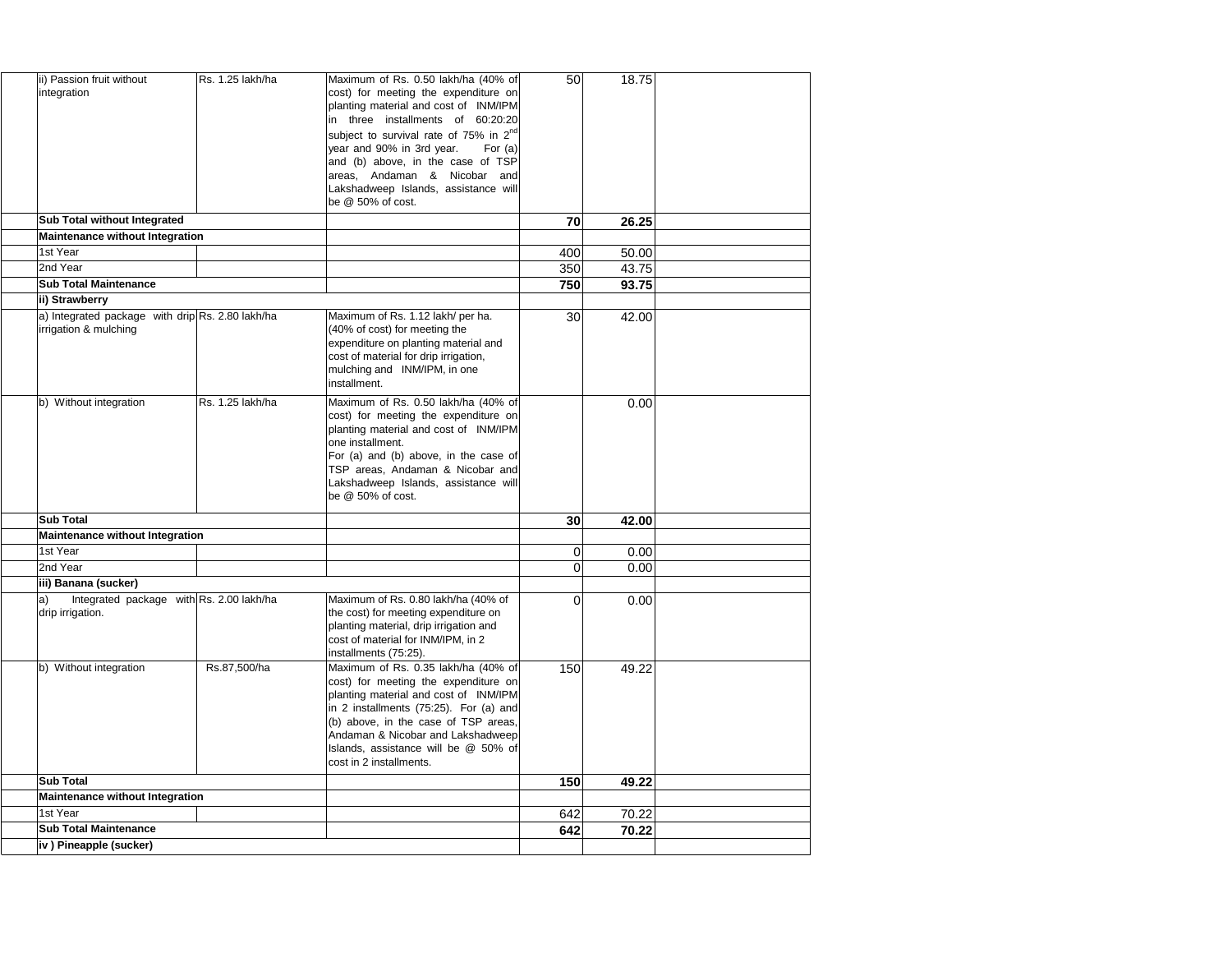| Integrated package with Rs. 3.00 lakh/ha<br>$ a\rangle$<br>drip irrigation. |                   | Maximum of Rs. 1.20 lakh/ha (40% of<br>the cost) for meeting expenditure on<br>planting material, drip irrigation and<br>cost of material for INM/IPM, in 2<br>linstallments.                                                                                                                                                                       | 0   | 0.000 |  |
|-----------------------------------------------------------------------------|-------------------|-----------------------------------------------------------------------------------------------------------------------------------------------------------------------------------------------------------------------------------------------------------------------------------------------------------------------------------------------------|-----|-------|--|
| b) Without integration                                                      | Rs.87,500/ha      | Maximum of Rs. 0.35 lakh/ha (40% of<br>cost) for meeting the expenditure on<br>planting material and cost of INM/IPM<br>in 2 installments (75:25).<br>For (a) and (b) above, in the case of<br>TSP areas, Andaman & Nicobar and<br>Lakshadweep Islands, assistance will<br>be @ 50% of cost in 2 installments<br>(75:25).                           | 250 | 82.03 |  |
| <b>Sub Total</b>                                                            |                   |                                                                                                                                                                                                                                                                                                                                                     | 250 | 82.03 |  |
| <b>Maintenance without Integration</b><br>1st Year                          |                   |                                                                                                                                                                                                                                                                                                                                                     |     |       |  |
| v) Banana (TC)                                                              |                   |                                                                                                                                                                                                                                                                                                                                                     | 0   | 0.00  |  |
| a) Integrated package with drip<br>irrigation.                              | Rs. 3.00 lakh/ha  | Maximum of Rs. 1.20 lakh/ha (40 % of<br>cost) for meeting the expenditure on<br>planting material and cost of material<br>for drip system, INM/IPM etc., in 2<br>installments (75:25).                                                                                                                                                              |     | 0.00  |  |
| Without integration<br>b)                                                   | Rs. 1.25 lakh/ha. | Max. of Rs. 0.50 lakh per ha, (40% of<br>cost) for meeting the expenditure on<br>planting material and cost of INM/IPM<br>in 2 installments (75:25).<br>For (a) and (b) above, in the case of<br>TSP areas, Andaman & Nicobar and<br>Lakshadweep Islands, assistance will<br>be @ 50% of cost in 2 installments<br>(75:25).                         | 56  | 26.25 |  |
| <b>Sub Total</b>                                                            |                   |                                                                                                                                                                                                                                                                                                                                                     | 56  | 26.25 |  |
| <b>Maintenance without Integration</b>                                      |                   |                                                                                                                                                                                                                                                                                                                                                     |     |       |  |
| 1st Year                                                                    |                   |                                                                                                                                                                                                                                                                                                                                                     | 80  | 12.50 |  |
| <b>Sub Total Maintenance</b>                                                |                   |                                                                                                                                                                                                                                                                                                                                                     | 80  | 12.50 |  |
| vii) Papaya                                                                 |                   |                                                                                                                                                                                                                                                                                                                                                     |     |       |  |
| a) Integrated package with drip<br>irrigation.                              | Rs. 2.00 lakh/ha. | Maximum of Rs. 0.80 lakh/ha (40% of<br>the cost) for meeting expenditure on<br>planting material, drip irrigation and<br>cost of material for INM/IPM, in 2<br>installments (75:25).                                                                                                                                                                | 14  | 10.80 |  |
| b) Without integration                                                      | Rs. 60,000/ha     | Maximum of Rs. 0.30 lakh/ha (50 % of<br>cost) for meeting the expenditure on<br>planting material and cost of INM/IPM<br>in 2 installments (75:25).<br>For (a) and (b) above, in the case of<br>NE and Himalayan States, TSP areas,<br>Andaman & Nicobar and Lakshadweep<br>Islands, assistance will be @ 50% of<br>cost in 2 installments (75:25). |     | 0.00  |  |
| <b>Sub Total</b>                                                            |                   |                                                                                                                                                                                                                                                                                                                                                     | 14  | 10.80 |  |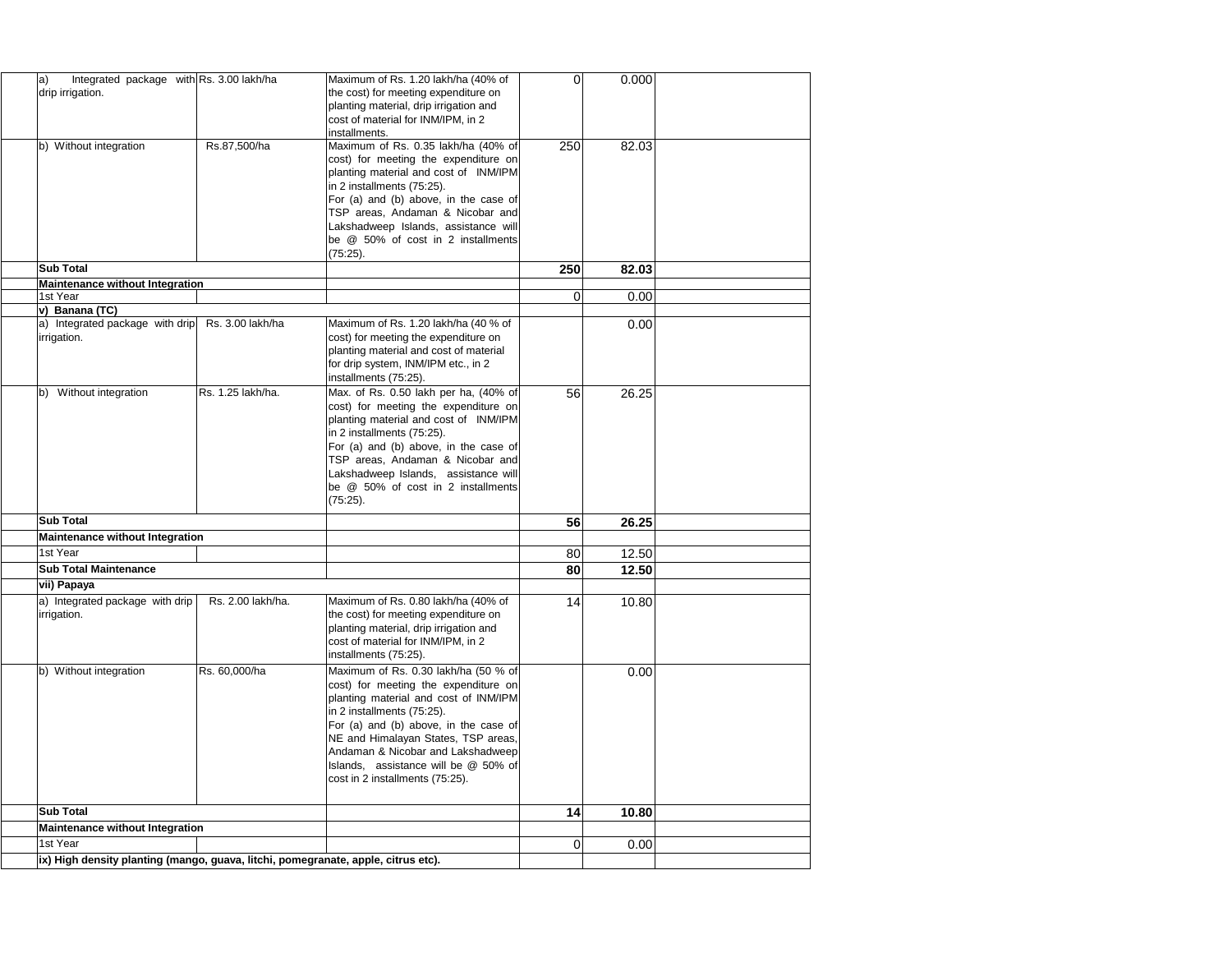| Integrated package with drip<br>$ a\rangle$<br>irrigation            | Rs. 1.50 lakh /ha                                    | Maximum of Rs. 0.60 lakh per ha. (40%)<br>of cost) for meeting the expenditure on<br>planting material, cost of drip system,<br>INM/IPM, canopy management etc., in<br>3 installments of 60:20:20 subject to<br>survival rate of 75% in 2nd year and<br>90% in $3^{\text{rd}}$ year).                                                                                                                   | $\Omega$ | 0.00   |  |
|----------------------------------------------------------------------|------------------------------------------------------|---------------------------------------------------------------------------------------------------------------------------------------------------------------------------------------------------------------------------------------------------------------------------------------------------------------------------------------------------------------------------------------------------------|----------|--------|--|
| <b>Sub Total Integrated</b>                                          |                                                      |                                                                                                                                                                                                                                                                                                                                                                                                         | $\bf{0}$ | 0.00   |  |
| b) Without Integration.                                              | Rs. 1.00 lakh/ha.                                    | Maximum of Rs. 0.40 lakh/ha (40% of<br>the cost) for meeting the expenditure<br>on planting material and cost of<br>INM/IPM in 3 installments (60:20:20).<br>For (a) and (b) above, in the case of<br>TSP areas, Andaman & Nicobar and<br>Lakshadweep Islands, assistance will<br>be @ 50% of cost in 3 installments of<br>60:20:20 subject to survival rate of 75%<br>in 2nd year and 90% in 3rd year) |          | 0.00   |  |
| i) Citrus/Mandrain                                                   | $-do-$                                               | $-do-$                                                                                                                                                                                                                                                                                                                                                                                                  | 300      | 90.00  |  |
| ii) Mango                                                            | $-do-$                                               | $-do-$                                                                                                                                                                                                                                                                                                                                                                                                  | 50       | 15.00  |  |
| iii) Litchi                                                          | $-do-$                                               | $-do-$                                                                                                                                                                                                                                                                                                                                                                                                  | 80       | 24.00  |  |
| iv) Apple                                                            | $-do-$                                               | $-do-$                                                                                                                                                                                                                                                                                                                                                                                                  | 50       | 15.00  |  |
| v) Plum                                                              | $-do-$                                               | $-do-$                                                                                                                                                                                                                                                                                                                                                                                                  | 50       | 15.00  |  |
| <b>Sub Total without Integrated</b>                                  |                                                      |                                                                                                                                                                                                                                                                                                                                                                                                         | 530      | 159.00 |  |
| <b>Maintenance without Integration</b>                               |                                                      |                                                                                                                                                                                                                                                                                                                                                                                                         |          |        |  |
| 1st Year                                                             |                                                      |                                                                                                                                                                                                                                                                                                                                                                                                         | 510      | 51.00  |  |
| 2nd Year                                                             |                                                      |                                                                                                                                                                                                                                                                                                                                                                                                         | 350      | 35.00  |  |
| <b>Sub Total Maintenance</b>                                         |                                                      |                                                                                                                                                                                                                                                                                                                                                                                                         | 860      | 86.00  |  |
| (b) Fruit crops other than cost intensive crops using normal spacing |                                                      |                                                                                                                                                                                                                                                                                                                                                                                                         |          |        |  |
| a) Integrated package with drip<br>irrigation                        | Rs. 1.00 lakh/ha                                     | Maximum of Rs. 0.40 lakh/ ha. (40% of<br>cost) for meeting the expenditure on<br>planting material, cost of drip system,<br>INM/IPM, canopy management etc in 3<br>installments of 60:20:20 subject to<br>survival rate of 75% in 2nd year & 90%<br>in 3rd year for perennial crops and for<br>non perennial crops in 2 installments of<br>75:25.                                                       | $\Omega$ | 0.00   |  |
| b) Without Integration                                               | Rs. 60,000/ha                                        | Maximum of Rs. 0.30 lakh/ha (50 % of<br>cost) for meeting the expenditure on<br>planting material and cost of INM/IPM<br>in 3 installments of 60:20:20.                                                                                                                                                                                                                                                 | $\Omega$ | 0.00   |  |
| <b>Maintenance without Integration</b>                               |                                                      |                                                                                                                                                                                                                                                                                                                                                                                                         |          |        |  |
| 1st Year                                                             |                                                      |                                                                                                                                                                                                                                                                                                                                                                                                         | 400      | 24.00  |  |
| 2nd Year                                                             |                                                      |                                                                                                                                                                                                                                                                                                                                                                                                         | 500      | 30.00  |  |
| <b>Sub Total Maintenance</b>                                         |                                                      |                                                                                                                                                                                                                                                                                                                                                                                                         | 900      | 54.00  |  |
|                                                                      | Vegetable (For maximum area of 2 ha per beneficiary) |                                                                                                                                                                                                                                                                                                                                                                                                         |          |        |  |
| <b>Hybrid</b>                                                        | Rs.50,000/ha                                         | 40% of cost in general areas                                                                                                                                                                                                                                                                                                                                                                            | 600      | 150.00 |  |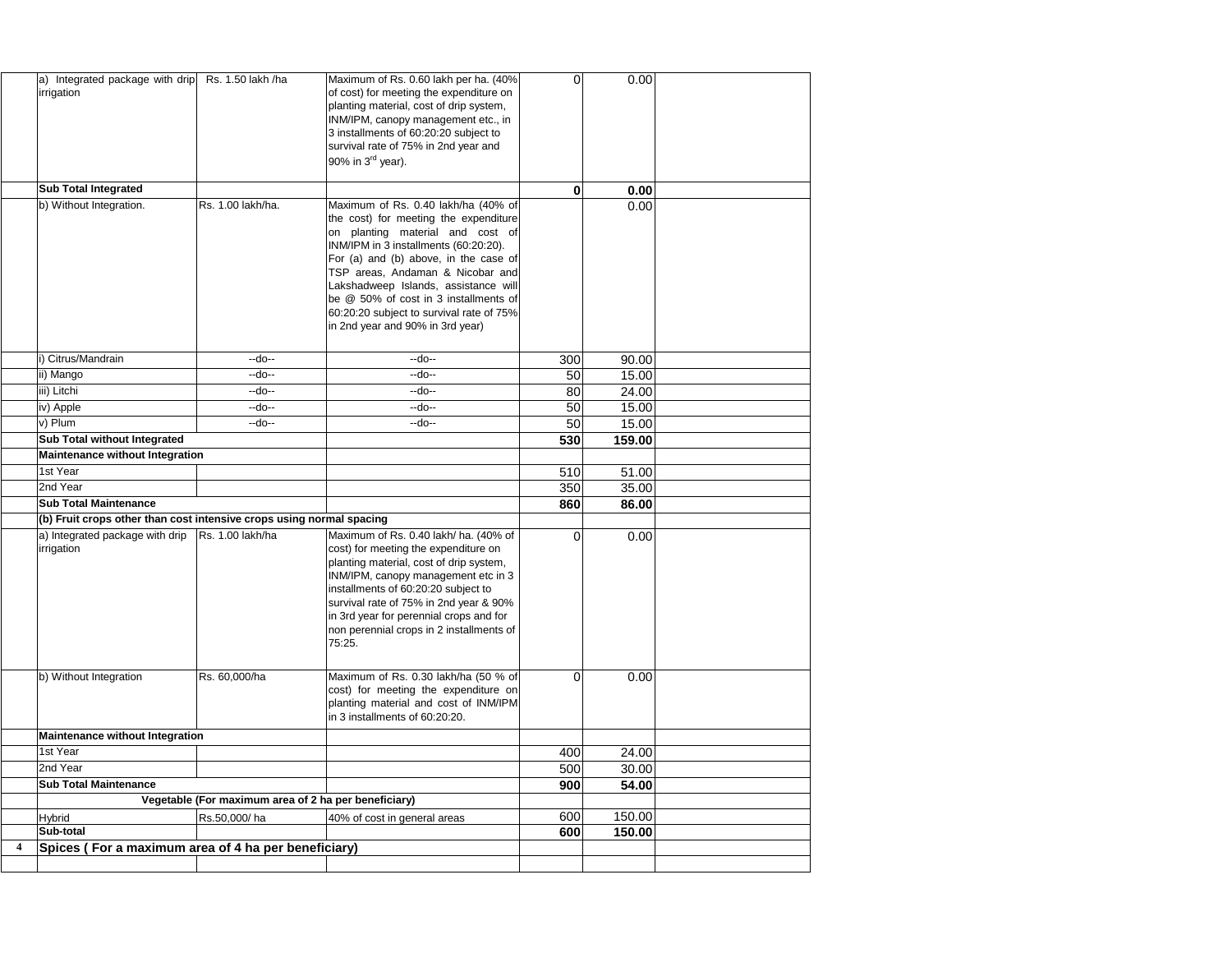| Seed spice                                                    | Rs.30,000/ha       | Maximum of Rs. 12,000/- per ha. (40%<br>of cost) for meeting the expenditure on<br>planting material and cost of material<br>for INM/IPM etc).                                                                                                                                                                                                                                                                                                    | 255      | 38.25  |  |
|---------------------------------------------------------------|--------------------|---------------------------------------------------------------------------------------------------------------------------------------------------------------------------------------------------------------------------------------------------------------------------------------------------------------------------------------------------------------------------------------------------------------------------------------------------|----------|--------|--|
| <b>Perennial spices</b><br>(black pepper)                     | Rs. 50,000/ha      | Maximum of Rs. 20,000/- per ha<br>(@40% of cost) for meeting the<br>expenditure on planting material and<br>cost of material for INM/IPM etc.<br>For (i) and (ii) above, in the case of<br>TSP areas, Andaman and<br>Lakshadweep Islands, assistance will<br>be $@$ 50% of cost.                                                                                                                                                                  | 350      | 87.50  |  |
| <b>Sub-total</b>                                              |                    |                                                                                                                                                                                                                                                                                                                                                                                                                                                   | 605      | 125.75 |  |
| Aromatic Plants (For a maximum area of 4 ha per beneficiary)  |                    |                                                                                                                                                                                                                                                                                                                                                                                                                                                   |          |        |  |
| (a) Cost intensive aromatic plants Rs. 1,00,000/ha            |                    | 40% of cost, subject to a maximum of<br>Rs.40,000/- per ha, for meeting the<br>expenditure on planting material and<br>cost of material for INM/IPM etc.                                                                                                                                                                                                                                                                                          | 100.0    | 50.00  |  |
| (b) Other aromatic plants                                     | Rs. 40,000/ha      | 40% of cost, subject to a maximum of<br>Rs.16,000/- per ha, for meeting the<br>expenditure on planting material and<br>cost of material for INM/IPM etc.<br>For (i) and (ii) above, in the case of<br>TSP areas, Andaman & Nicobar and<br>Lakshadweep Islands, assistance will<br>be $@$ 50% of cost.                                                                                                                                             | 0.0      | 0.00   |  |
| <b>Sub-total</b>                                              |                    |                                                                                                                                                                                                                                                                                                                                                                                                                                                   | 100.0    | 50.00  |  |
| Plantation crops (For a maximum area of 4 ha per beneficiary) |                    |                                                                                                                                                                                                                                                                                                                                                                                                                                                   |          |        |  |
| <b>Cashew</b>                                                 |                    |                                                                                                                                                                                                                                                                                                                                                                                                                                                   |          |        |  |
| a) Integrated package with<br>drip irrigation                 | Rs. 1.00 lakh/ha   | Rs. 0.40 lakh per ha (40% of cost) for<br>meeting the expenditure on planting<br>material and cost of material for drip<br>system, INM/IPM etc) in 3 installments<br>of 60:20:20 subject to survival rate of<br>50% in second year and 90% in third<br>year.                                                                                                                                                                                      | $\Omega$ | 0.00   |  |
| b) Without integration                                        | Rs. 50,000/ha      | Rs.0.20 lakh per ha (40 % of cost)<br>for meeting the expenditure on planting<br>material and cost of material for<br>IINM/IPM in 3 installments of 60:20:20<br>subject to survival rate of 75% in<br>second year and 90% in third year for a<br>maximum area of 4 ha per beneficiary.<br>For (a) and (b) above, in the case of<br>TSP areas, Andaman & Nicobar and<br>Lakshadweep Islands assistance will<br>be @ 50% of cost in 3 installments. | 100      | 15.00  |  |
| <b>Sub-total</b>                                              |                    |                                                                                                                                                                                                                                                                                                                                                                                                                                                   | 100      | 15.00  |  |
|                                                               | Maintenance I year |                                                                                                                                                                                                                                                                                                                                                                                                                                                   |          |        |  |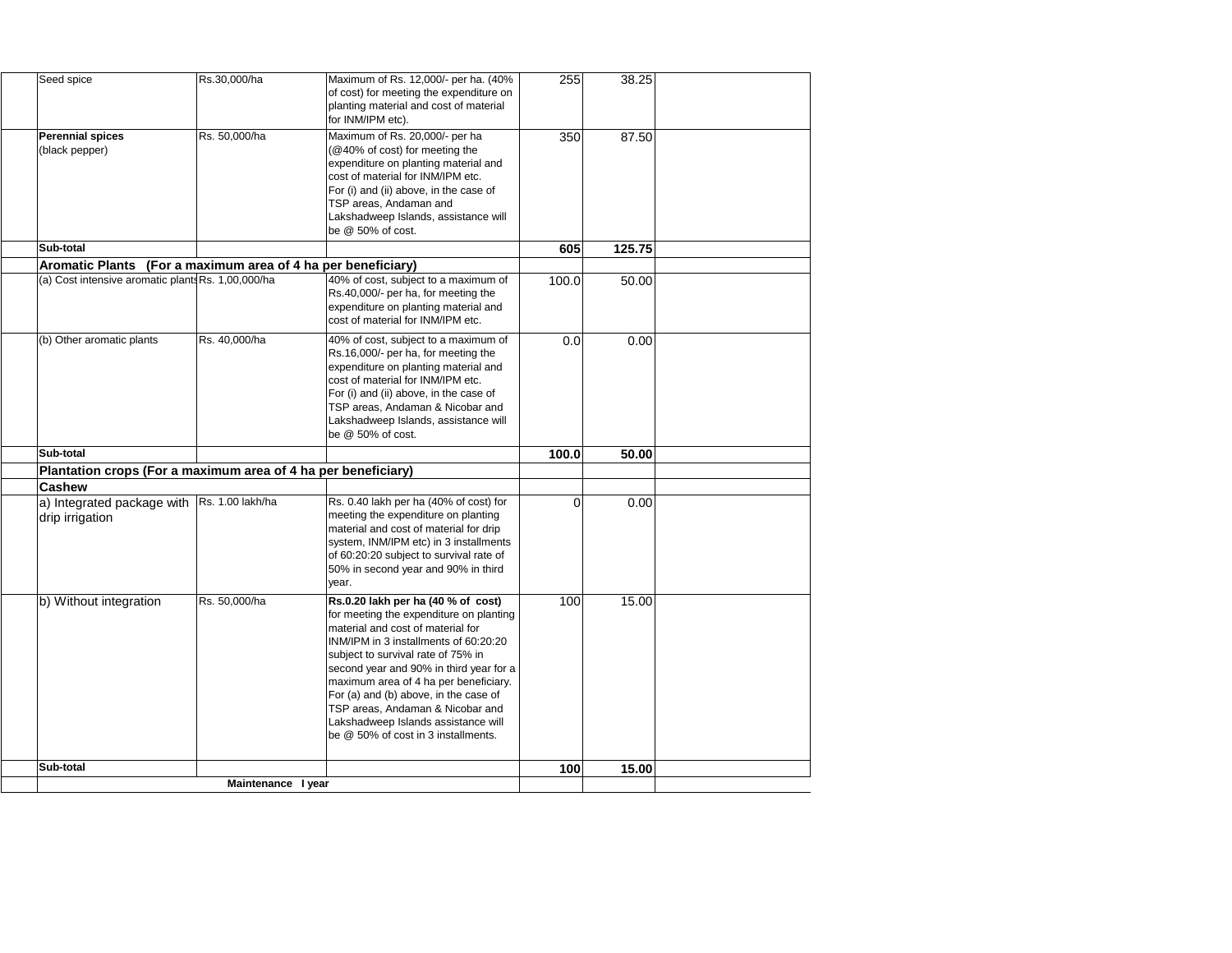|                | Cashew                                                                                   | Rs. 40,000ha                      | Maximum of Rs. 20,000/- per ha (50%<br>of cost for meeting the expenditure on<br>planting material and cost of material<br>for INM/IPM etc) in 3 installments of<br>60:20:20 subject to survival rate of 75%<br>in second year and 90% in third year<br>for a maximum area of 4 ha | 400      | 20.00  |                                                          |
|----------------|------------------------------------------------------------------------------------------|-----------------------------------|------------------------------------------------------------------------------------------------------------------------------------------------------------------------------------------------------------------------------------------------------------------------------------|----------|--------|----------------------------------------------------------|
|                | <b>Sub-total Maintenance</b>                                                             |                                   |                                                                                                                                                                                                                                                                                    | 400.0    | 20.00  |                                                          |
|                |                                                                                          | Maintenance II year               |                                                                                                                                                                                                                                                                                    |          |        |                                                          |
|                | Cashew                                                                                   | do                                | do                                                                                                                                                                                                                                                                                 | 400.0    | 20.00  |                                                          |
|                | Cocoa                                                                                    | do                                | do                                                                                                                                                                                                                                                                                 |          | 0.00   |                                                          |
|                | <b>Sub-total Maintenance</b>                                                             |                                   |                                                                                                                                                                                                                                                                                    | 400.0    | 20.00  |                                                          |
|                | <b>Grand Total Area Exp.</b>                                                             |                                   |                                                                                                                                                                                                                                                                                    | 2535.40  | 772.30 |                                                          |
|                | <b>Grand Total Maintenance</b>                                                           |                                   |                                                                                                                                                                                                                                                                                    | 4032.00  | 356.47 |                                                          |
|                | <b>Mushrooms</b>                                                                         |                                   |                                                                                                                                                                                                                                                                                    |          |        |                                                          |
|                | <b>Production unit</b>                                                                   |                                   |                                                                                                                                                                                                                                                                                    |          |        |                                                          |
|                | <b>Public Sector</b>                                                                     | Rs. 20.00 lakh/ unit              | 100% of the cost.                                                                                                                                                                                                                                                                  |          | 0.00   |                                                          |
|                | <b>Private Sector</b>                                                                    | Rs. 20.00 lakh/ unit              | 40% of cost for private sector, for<br>the<br>meeting<br>expenditure<br>on<br>infrastructure, as credit linked back<br>ended subsidy.                                                                                                                                              | 0.0      | 0.00   |                                                          |
|                | Spawn making unit                                                                        |                                   |                                                                                                                                                                                                                                                                                    |          |        |                                                          |
|                | <b>Public Sector</b>                                                                     | Rs. 15 lakh/ unit                 | 100% of the cost.                                                                                                                                                                                                                                                                  | 2.0      | 30.00  |                                                          |
|                | <b>Private Sector</b>                                                                    | Rs. 15 lakh/ unit                 | 40% of cost for private sector, for<br>the<br>expenditure<br>meeting<br>on<br>infrastructure, as credit linked back<br>ended subsidy.                                                                                                                                              | 0.0      | 0.00   |                                                          |
|                | <b>Sub-total Mushroom</b>                                                                |                                   |                                                                                                                                                                                                                                                                                    | 2.00     | 30.00  |                                                          |
| $\overline{5}$ | Rejuvenation/replacement of<br>senile plantation including<br>Canopy management. Mango   | Rs. 40,000/ha                     | 50% of the total cost subject to a<br>maximum of Rs. 20,000/ha limited to<br>two ha per beneficiary.                                                                                                                                                                               | 600      |        | 120.00 To be implemented as per guidelines<br>circulated |
|                | Sub-total                                                                                |                                   |                                                                                                                                                                                                                                                                                    | 600      | 120.00 |                                                          |
|                | <b>Creation of Water resources</b>                                                       |                                   |                                                                                                                                                                                                                                                                                    |          |        |                                                          |
|                | <b>Community tanks</b>                                                                   |                                   |                                                                                                                                                                                                                                                                                    |          |        |                                                          |
|                | i) Community tanks/on farm ponds/on farm water reservoirs with use of<br>$3m$ ) -        |                                   | plastic/RCC lining - (10 ha. of command area, with pond size of 100m x 100m x                                                                                                                                                                                                      |          |        |                                                          |
|                | Community tanks/on farm ponds/on farm water reservoirs with use of<br>plastic/RCC lining |                                   |                                                                                                                                                                                                                                                                                    |          |        |                                                          |
|                | Plain areas                                                                              | Rs. 20.00 lakh in plain<br>lareas | 100% of cost for 10 ha command                                                                                                                                                                                                                                                     | $\Omega$ | 0.0    |                                                          |
|                | Hilly areas.                                                                             | areas.                            | Rs. 25 lakh/ unit for Hilly 100% of cost for 10 ha command                                                                                                                                                                                                                         | 11       | 275.00 |                                                          |
|                | ii) Water harvesting system for individuals- for storage of water in<br>20mx20mx3m       |                                   |                                                                                                                                                                                                                                                                                    |          |        |                                                          |
|                | Plain areas                                                                              | areas and                         | Rs. 1.50 lakh/unit in plain 50% of cost. Maintenance to be<br>ensured by the beneficiary.                                                                                                                                                                                          | $\Omega$ | 0.0    |                                                          |
|                | Hilly areas.                                                                             | <b>areas</b>                      | Rs. 1.80 lakh/unit in hilly 50% of cost. Maintenance to be<br>ensured by the beneficiary.                                                                                                                                                                                          | 50       | 45.00  |                                                          |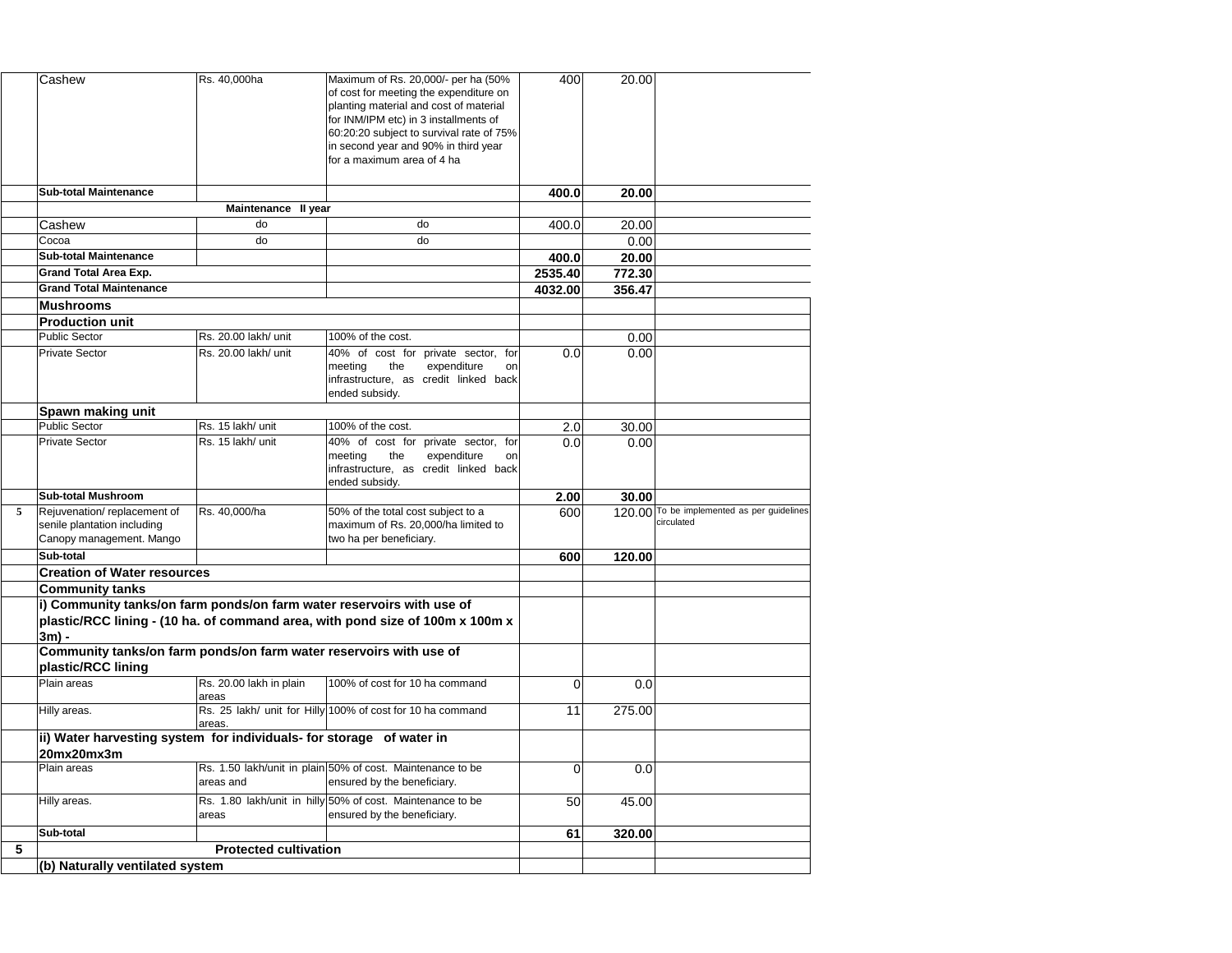|   | (i) Tubular structur                                                                                         | 1060/Sq.m<br>Rs.<br>(up<br>area 500 Sq. m)                                                | to 50% of the cost limited to 4000 Sq.m<br>per beneficiary.                                                                                                                                                                                                                       | 5.85     | 356.56     |                                                                                                                |
|---|--------------------------------------------------------------------------------------------------------------|-------------------------------------------------------------------------------------------|-----------------------------------------------------------------------------------------------------------------------------------------------------------------------------------------------------------------------------------------------------------------------------------|----------|------------|----------------------------------------------------------------------------------------------------------------|
|   | e) Anti Bird/Anti Hail Nets                                                                                  | Rs.35/- per Sq.m                                                                          | 50% of cost limited to 5000 Sq.m per<br>beneficiary.                                                                                                                                                                                                                              | 20.00    | 35.00      |                                                                                                                |
|   | f) Cost of planting material &<br>cultivation of high value<br>vegetables grown in poly<br>house             | Rs.140/Sq. m                                                                              | 50% of cost limited to 4000 Sq.m per<br>beneficiary.                                                                                                                                                                                                                              | 1.00     | 7.00       |                                                                                                                |
|   | g) Cost of planting material &<br>cultivation of Orchid &<br>Anthurium under poly<br>house/shade net house.  | Rs. 700/Sq.m                                                                              | 50% of cost limited to 4000 Sq. m per<br>beneficiary.                                                                                                                                                                                                                             | 1.60     | 56.00      |                                                                                                                |
|   | h) Cost of planting material &<br>cultivation of Carnation &<br>Gerbera under poly<br>house/shade net house. | Rs. 610/Sq.m                                                                              | 50% of cost limited to 4000 Sq. m per<br>beneficiary.                                                                                                                                                                                                                             | 1.00     | 30.50      |                                                                                                                |
|   | i) Cost of planting material &<br>cultivation of Rose and lilum<br>under poly house/shade net<br>house       | Rs. 426/Sq.m                                                                              | 50% of cost limited to 4000 Sq. m per<br>beneficiary.                                                                                                                                                                                                                             | 2.25     | 47.93      |                                                                                                                |
|   | Sub-total protected cultivation                                                                              |                                                                                           |                                                                                                                                                                                                                                                                                   | 31.70    | 532.98     |                                                                                                                |
| 6 | Promotion of Integrated Nutrient Management(INM)/ Integrated Pest                                            |                                                                                           |                                                                                                                                                                                                                                                                                   |          |            |                                                                                                                |
|   | Promotion of IPM                                                                                             | Rs. 4000/ha                                                                               | 30% of cost subject to a maximum of<br>Rs 1200/ha limited to 4.00 ha/<br>beneficiary.                                                                                                                                                                                             | 1250     |            | 15.00 To be need based and taken up after<br>identifying problem of pest / disease<br>and nutrient deficiency. |
|   | Promotion of INM                                                                                             | Rs. 4000/ha                                                                               | 30% of cost subject to a maximum of<br>Rs 1200/ha limited to 4.00 ha/<br>beneficiary.                                                                                                                                                                                             | 1250     | $15.00$ do |                                                                                                                |
|   | Disease forecasting unit (PSUs) Rs. 6.00 lakh/unit                                                           |                                                                                           | 100 % of costs.                                                                                                                                                                                                                                                                   |          | 0.00       |                                                                                                                |
|   | Sub-total INM / IPM                                                                                          |                                                                                           |                                                                                                                                                                                                                                                                                   | 2500     | 30.00      |                                                                                                                |
|   | <b>Adoption Organic Farming</b>                                                                              |                                                                                           |                                                                                                                                                                                                                                                                                   |          |            |                                                                                                                |
|   | 2nd Year                                                                                                     | Rs. 20,000/ha                                                                             | 50% of cost limited to Rs.10000/ha for<br>a maximum area of 4 ha. per<br>beneficiary, spread over a period of 3<br>years involving an assistance of<br>Rs.4000/- in first year and Rs.3000/-<br>each in second & third year. The<br>programme to be linked with<br>certification. | 1000     | 30.00      |                                                                                                                |
|   | (ii) Organic Certification (no)                                                                              |                                                                                           |                                                                                                                                                                                                                                                                                   |          |            |                                                                                                                |
|   | 1st Year (ha)                                                                                                | Project based                                                                             | Rs. 5 lakh for a cluster of 50 ha which<br>will include Rs.1.50 lakh in first year,<br>Rs. 1.50 lakh in second year and Rs.<br>2.00 lakh in third year.                                                                                                                           |          |            | 0.00 Project to be submitted                                                                                   |
|   | iii) Vermi compost Units / organic input production unit                                                     |                                                                                           |                                                                                                                                                                                                                                                                                   |          |            |                                                                                                                |
|   | i) Vermi compost Units                                                                                       | Rs.1,00,000/ unit for<br>permanent structure and<br>Rs. 16,000/unit for HDPE<br>Vermibed. | 50% of cost conforming to the size of<br>the unit of 30'x8'x2.5' dimension of<br>permanent structure to be administered<br>on pro-rata basis. 50% of cost<br>conforming to the size of 96 cft<br>(12'x4'x2') and IS 15907:2010 to be<br>administered on pro-rata basis.           | $\Omega$ |            | 0.00 Designs para meter of HDPE beds will<br>conformer to BIS standards (IS<br>15907:2010)                     |
|   | ii) Vermibeds                                                                                                | do                                                                                        | do                                                                                                                                                                                                                                                                                | 460      | 36.80      |                                                                                                                |

**Sub-total 1000.00 66.80**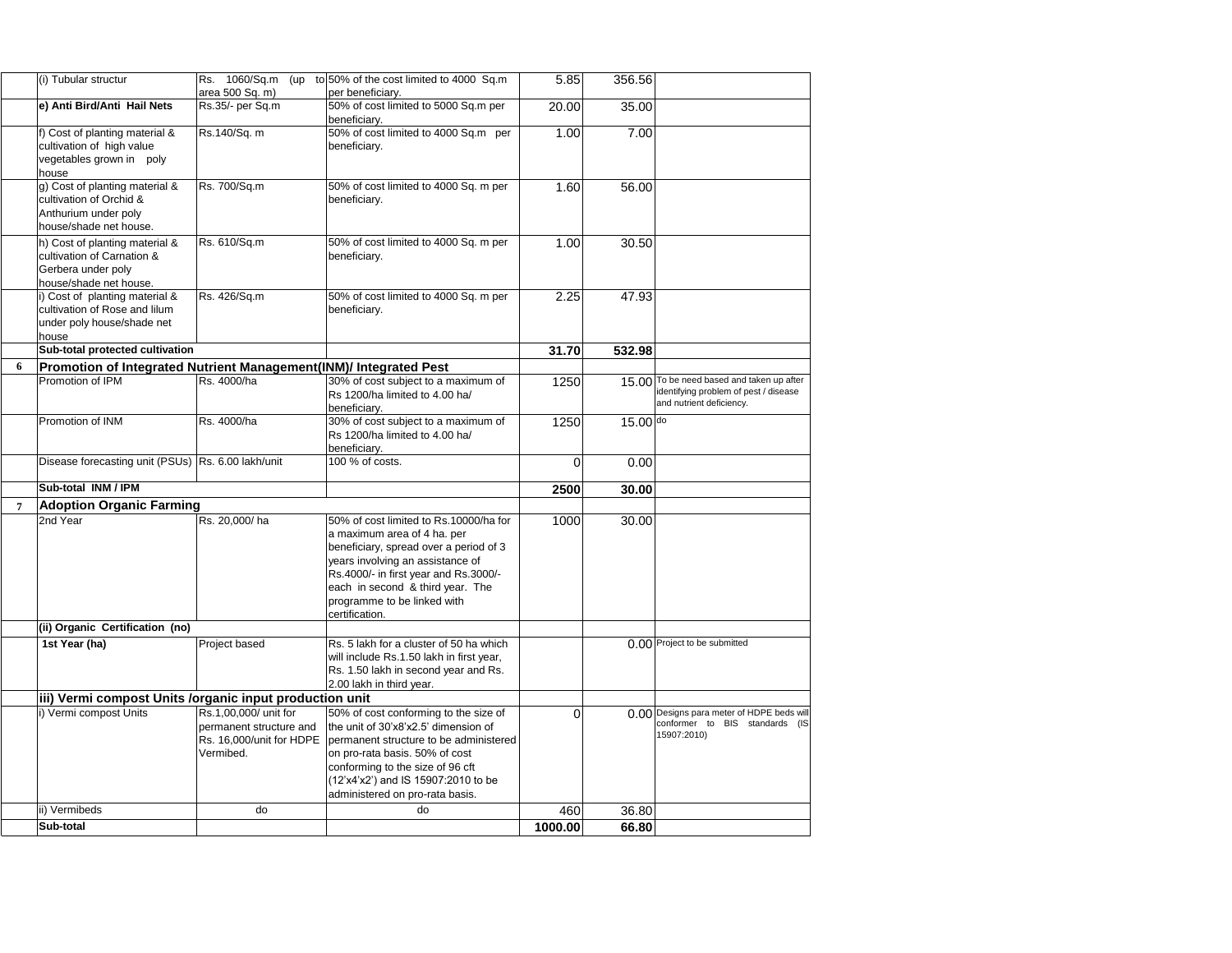|                  | <b>Certification for Good</b><br><b>Agricultural Practices (GAP),</b><br>Including infrastructure | Rs. 10,000/ha                                  | 50% of the cost for maximum of<br>4ha/beneficiary.                                                                                                                                                                                                                     |      | 0.00                   |                                                                                                                                     |
|------------------|---------------------------------------------------------------------------------------------------|------------------------------------------------|------------------------------------------------------------------------------------------------------------------------------------------------------------------------------------------------------------------------------------------------------------------------|------|------------------------|-------------------------------------------------------------------------------------------------------------------------------------|
|                  | <b>Centre of Excellence for</b><br><b>Horticulture</b>                                            | Rs.1000.00 lakh/ centre                        | 100% of cost to public sector. This<br>can be established through bi-lateral<br>co-operation also.                                                                                                                                                                     |      |                        | 600.00 Project to be submitted                                                                                                      |
| 8                | Pollination support through beekeeping                                                            |                                                |                                                                                                                                                                                                                                                                        |      |                        |                                                                                                                                     |
|                  | Honey bee colony                                                                                  | Rs.2000/colony of 8<br>lframes                 | 40% of cost limited to 50 colonies /<br>beneficiary.                                                                                                                                                                                                                   | 2085 | 16.68                  |                                                                                                                                     |
|                  | <b>Hives</b>                                                                                      | Rs 2000/ per hive.                             | 40% of cost limited to 50 colonies /<br>beneficiary.                                                                                                                                                                                                                   | 2085 | 16.68                  |                                                                                                                                     |
|                  | Equipment including honey<br>extractor (4 frame), food grade<br>container (30 kg), net, etc.      | Rs. 20,000/set                                 | 40% of the cost limited to one set per<br>beneficiary.                                                                                                                                                                                                                 | 208  | 16.64                  |                                                                                                                                     |
|                  | Sub-total                                                                                         |                                                |                                                                                                                                                                                                                                                                        | 4170 | 50.00                  |                                                                                                                                     |
| $\boldsymbol{9}$ | <b>Horticulture Mechanization</b>                                                                 |                                                |                                                                                                                                                                                                                                                                        |      |                        |                                                                                                                                     |
|                  | i) Tractor (upto 20 PTO HP)                                                                       | 3.00 lakh/unit                                 | 25% of cost, subject to a maximum of<br>Rs. 0.75 lakh/unit for general category<br>farmers, and in the case if SC, ST,<br>Small & Marginal famers, women<br>farmers and beneficiaries in NE states,<br>35% of cost, subject to a maximum of<br>Rs. 1.00 lakh per unit. |      | 0.00                   |                                                                                                                                     |
|                  | ii) Power Tiller                                                                                  |                                                |                                                                                                                                                                                                                                                                        |      |                        |                                                                                                                                     |
|                  | a) Power tiller (below 8 BHP)                                                                     | 1.00 lakh per unit                             | Subject to a maximum of Rs.0.40<br>lakh/unit for general category farmers,<br>and in the case if SC, ST, Small &<br>Marginal farmers, women farmers and<br>beneficiaries in NE states, subject of a<br>maximum of Rs. 0.50 lakh/unit.                                  | 0    | 0.00                   |                                                                                                                                     |
|                  | b) Power tiller (8 BHP & above)                                                                   | 1.50 lakh per unit                             | Subject to a maximum of Rs.0.60<br>lakh/unit for general category farmers,<br>and in the case if SC, ST, Small &<br>Marginal farmers, women farmers and<br>beneficiaries in NE states, subject of a<br>maximum of Rs. 0.75 lakh/unit.                                  |      | $100.00$ <sup>As</sup> | SBAM<br>Power<br>per<br>norms.<br>Operated machines/ tools/<br>Power<br>Machine up to BHP with Rotavator &<br>20HP with accessories |
|                  | Sub-total                                                                                         |                                                |                                                                                                                                                                                                                                                                        | 0    | 100                    |                                                                                                                                     |
|                  | <b>Technology Dissemination</b><br>through demonstration/ Front<br>Line Demonstration (FLD)       | Rs. 25.00 lakh                                 | 75 % of cost in farmers' field and 100%<br>of cost in farms belonging to Public<br>Sector, SAUs etc. No change                                                                                                                                                         |      |                        | 93.75 Project to be submitted                                                                                                       |
| <b>10</b>        | Human Resource Development (HRD)                                                                  |                                                |                                                                                                                                                                                                                                                                        |      |                        |                                                                                                                                     |
|                  | <b>HRD</b> for Supervisors &<br><b>Entrepreneurs</b>                                              | Rs. 20.00 lakh / unit                          | 100% of the cost in first year.<br>ln<br>subsequent years, cost of infrastructure<br>not to be claimed.                                                                                                                                                                |      | 20.00                  |                                                                                                                                     |
|                  | <b>HRD</b> for Gardeners                                                                          | Rs. 15.00 lakh / unit                          | 100% of the cost.                                                                                                                                                                                                                                                      |      | 30.00                  |                                                                                                                                     |
|                  |                                                                                                   | <b>Training of farmers</b>                     |                                                                                                                                                                                                                                                                        |      |                        |                                                                                                                                     |
|                  | <b>Within the State</b>                                                                           | Rs. 1000/day per farmer<br>including transport | 100% of the cost.                                                                                                                                                                                                                                                      | 1560 | 15.60                  |                                                                                                                                     |
|                  | Outside the state                                                                                 | Project based as per<br>actual.                | 100% of the cost.                                                                                                                                                                                                                                                      | 200  | 4.00                   |                                                                                                                                     |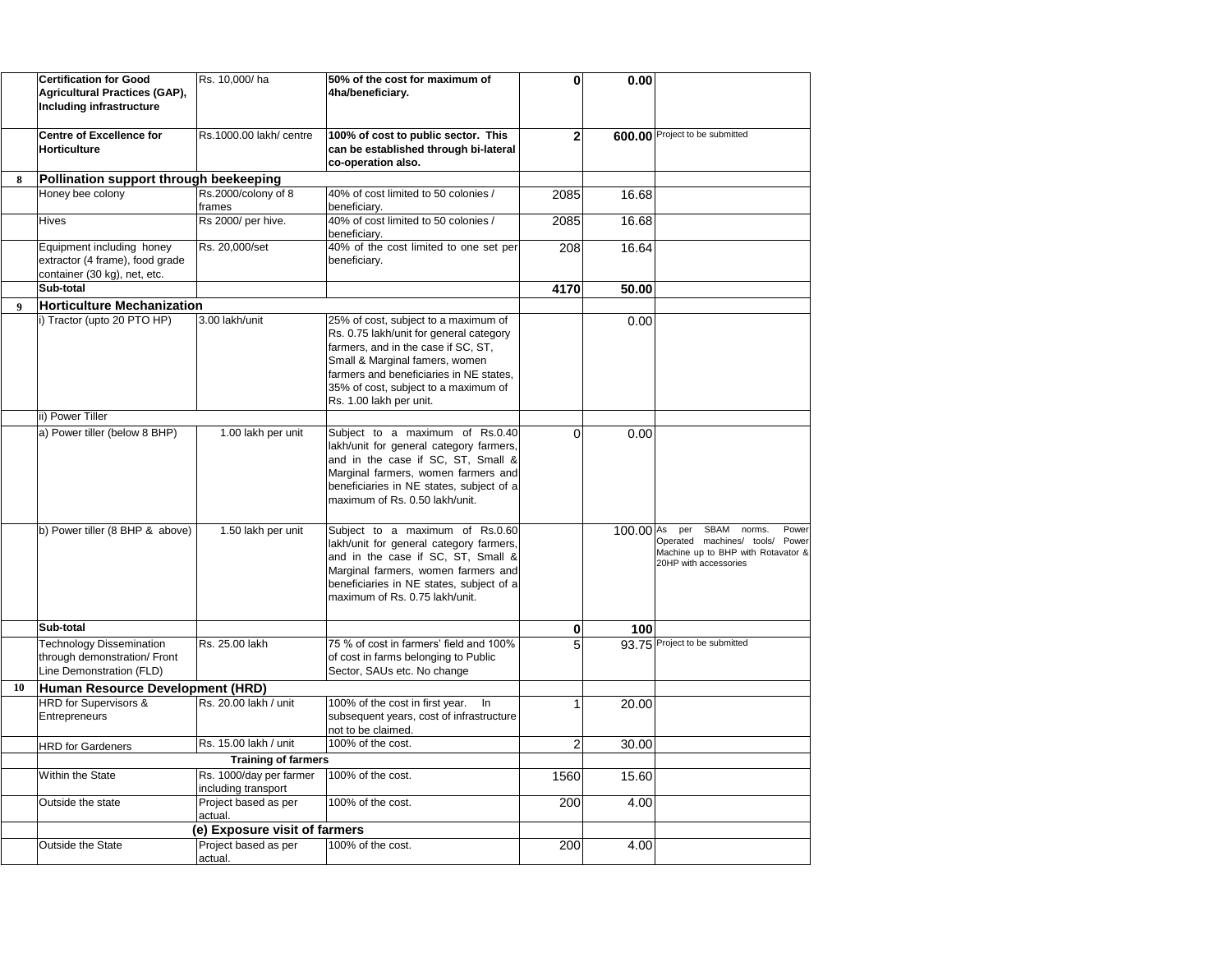|           | Outside India                                                                                                                |                                                                              | Rs. 4.00 lakh / participant   Project Based. 100% of air/rail travel                                                                                         | 4.00   |        | 16.00 Project to be submitted                                                                                                                   |
|-----------|------------------------------------------------------------------------------------------------------------------------------|------------------------------------------------------------------------------|--------------------------------------------------------------------------------------------------------------------------------------------------------------|--------|--------|-------------------------------------------------------------------------------------------------------------------------------------------------|
|           |                                                                                                                              |                                                                              | cost.<br>Training / study tour of technical staff/ field functionaries                                                                                       |        |        |                                                                                                                                                 |
|           | <b>Within the State</b>                                                                                                      | Rs.300/day per participant 100% of the cost.<br>plus TA/DA, as<br>admissible |                                                                                                                                                              | 200    | 4.00   |                                                                                                                                                 |
|           | Study tour to progressive States/ Rs.800/day per participant 100% of the cost.<br>units (group of minimum 5<br>participants) | plus TA/DA, as<br>admissible                                                 |                                                                                                                                                              | 200    | 6.00   |                                                                                                                                                 |
|           | Outside India                                                                                                                |                                                                              | Rs. 6.00 lakh / participant 100% of the cost on actual basis.                                                                                                |        |        | 24.00 Project to be submitted                                                                                                                   |
|           | Sub-total                                                                                                                    |                                                                              |                                                                                                                                                              | 2371   | 123.60 |                                                                                                                                                 |
| <b>11</b> |                                                                                                                              | <b>INTEGRATED POST HARVEST MANAGEMENT</b>                                    |                                                                                                                                                              |        |        |                                                                                                                                                 |
|           | Pack house / On farm<br>collection & storage unit                                                                            | Rs. 4.00 lakh/unit with<br>size of 9Mx6M                                     | <b>50% of the capital cost.</b>                                                                                                                              | 122    |        | 244,00 Minutes of SLEC meeting to be<br>submitted along with details of<br>beneficiareis, locaiton, etc to facilitate<br>release of funds.      |
|           | Evaporative / low energy cool Rs. 5.00 lakh/unit<br>chamber (8 MT)                                                           |                                                                              | 50% of the total cost.                                                                                                                                       | 66     |        | 165.00 Minutes of SLEC meeting to be<br>submitted along with details of<br>beneficiareis, locaiton, etc to facilitate<br>release of funds.      |
|           | <b>Preservation Unit</b>                                                                                                     | Rs. 2.00 lakh/unit.                                                          | 50% of the total cost.                                                                                                                                       | 88     |        | 88.00 Project to be submitted                                                                                                                   |
|           | Pusa Zero energy cool chamber   Rs. 4000/unit.<br>(100 kg)                                                                   |                                                                              | 50% of the total cost.                                                                                                                                       | 330    |        | 6.60 Minutes of SLEC meeting to be<br>submitted along with details of<br>beneficiareis, locaiton, etc to facilitate<br>release of funds.        |
|           | Sub-total                                                                                                                    |                                                                              |                                                                                                                                                              | 606    | 503.60 |                                                                                                                                                 |
| 12        |                                                                                                                              | <b>PRODUCE</b>                                                               | ESTABLISHMENT OF MARKETING INFRASTRUCTURE FOR HORTICULTURAL                                                                                                  |        |        |                                                                                                                                                 |
|           | Rural Markets/ Apni<br>mandies/Direct markets                                                                                | Rs. 25.00 lakh                                                               | Credit linked back-ended subsidy @<br>40% of the capital cost of project in<br>general areas and 55% in case of Hilly<br>& Scheduled areas, per beneficiary. | 18     |        | 67.50 Past committed liabilites of Rural<br>Primary Markets and Apni Mandies for<br>MM-III. Project to be submitted.<br>Project to be submitted |
|           | <b>Retail Markets/ outlets</b><br>(environmentally controlled)                                                               | Rs. 15.00 lakh /unit                                                         | Credit linked back-ended subsidy @<br>35% of the capital cost of project in<br>general areas and 50% in case of Hilly<br>& Scheduled areas, per beneficiary. |        |        | 0.00 Minutes of SLEC meeting to be<br>submitted along with details of<br>beneficiareis, locaiton, etc to facilitate<br>release of funds.        |
|           | <b>Static/Mobile Vending Cart/</b><br>platform with cool chamber.                                                            | Rs. 30,000/ unit                                                             | 50% of total cost.                                                                                                                                           | 220    |        | 33.00 Minutes of SLEC meeting to be<br>submitted along with details of<br>beneficiareis, locaiton, etc to facilitate<br>release of funds.       |
|           | Sub-total                                                                                                                    |                                                                              |                                                                                                                                                              | 238.00 | 100.50 |                                                                                                                                                 |
|           | <b>SPECIAL INTERVENTIONS</b>                                                                                                 |                                                                              |                                                                                                                                                              |        |        |                                                                                                                                                 |
|           | Innovative interventions not<br>covered under any GOI<br>schemes                                                             | 10% of outlay                                                                | 50% of cost, based on project proposal.                                                                                                                      | 1.00   | 520.00 |                                                                                                                                                 |
|           | Tackling of emergent<br>/unforeseen requirements of<br><b>SHMs</b>                                                           | Rs.20.00 lakh                                                                | 50% of cost, based on project proposal.                                                                                                                      |        | 0.00   |                                                                                                                                                 |
|           | Sub-total                                                                                                                    |                                                                              |                                                                                                                                                              | 1.00   | 520.00 |                                                                                                                                                 |
| 13        |                                                                                                                              | <b>Mission Management</b>                                                    |                                                                                                                                                              |        |        |                                                                                                                                                 |